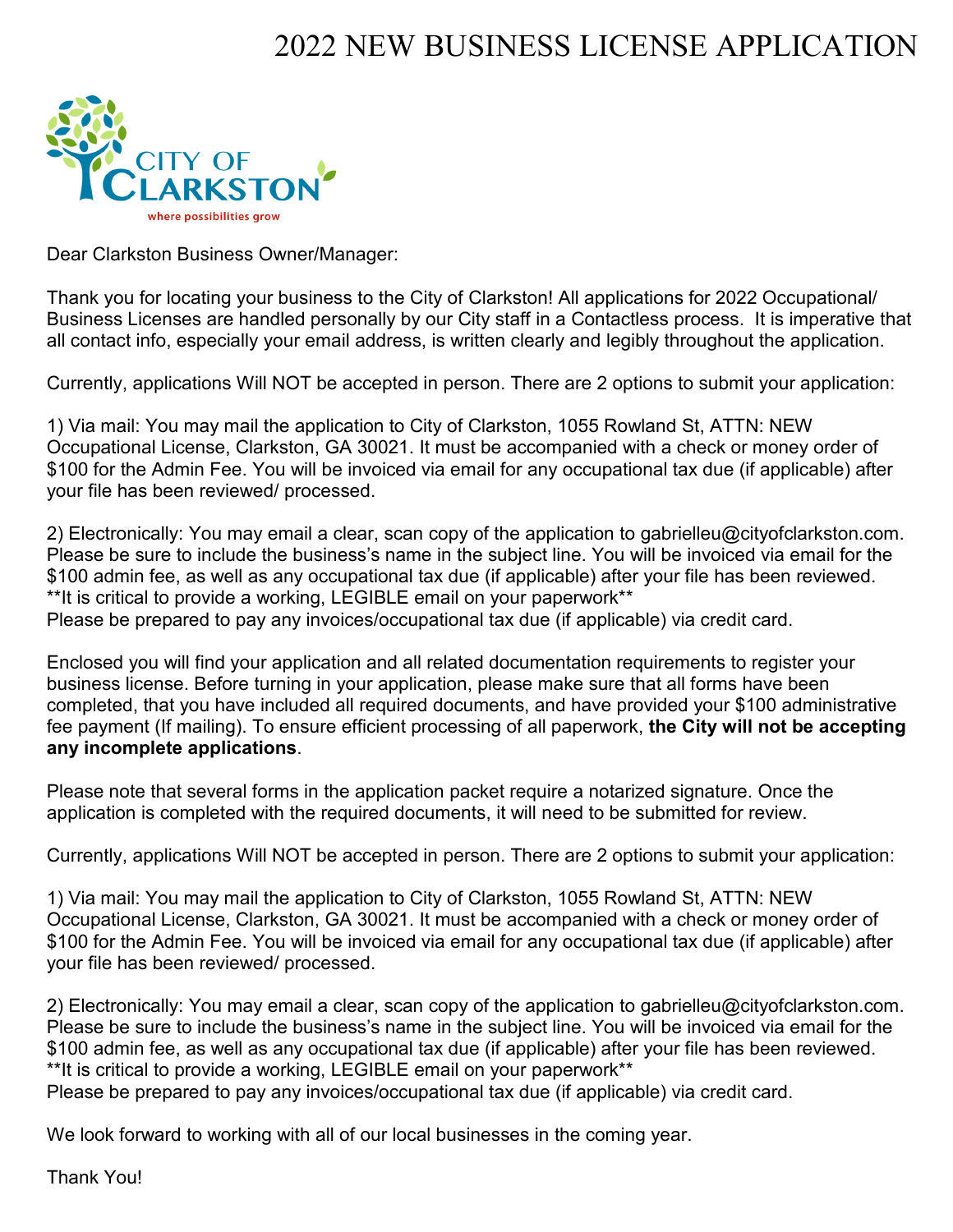## **\*\*\*\*\*IMPORTANT PLEASE READ\*\*\*\*\* \*\*\*\*\*Additional Documentation Required\*\*\*\*\***

**As Required by O.C.G.A ~ 36-60-6(a):** Before any county or municipal corporation issues a business license to any person engaged in a profession or business required to be licensed by the state under Title 43, the person must provide evidence of such licensure to the appropriate agency of the county or municipal corporation that issues business licenses. No business license shall be issued to any person subject to licensure under Title 43 without evidence of such licensure being presented.

If it is determined your occupational license requires board certification, you must submit a copy of that certification along with your application. Failure to supply this documentation could result in a delay of the issuance of your certificate.

**Georgia Security and Immigration Compliance Act (O.C.G.A 50-36-1 through 3):** All businesses are now required to complete and return the "Affidavit Verifying Status of Benefit Applicant". This form must be completed in full, signed by an officer of the company, notarized and returned along with your completed worksheet and payment in full. As specified on the Affidavit, you must also provide at least one "secure and verifiable" document with the completed Affidavit. Some examples of a secure and verifiable document are a current state issued ID, driver's license or passport.

**Immigration Legislation (HB87) Passed on April 14, 2011:** Effective July 1, 2013, any private company with more than 10 full-time employees, along with every public employer, regardless of its size, must register with the federal E-Verify program to check the legal status of new hires.

**Remittance Information:** Make your check payable to: **City of Clarkston** and mail it to City of Clarkston, ATTN: Occupational License Office, 1055 Rowland Street, Clarkston, GA 30021.

**NO LONGER CONDUCTING BUSINESS IN CLARKSTON?** If you are no longer operating a business in Clarkston, please indicate the date the business closed, moved or was sold by completing the *Affidavit: Business Sold or Terminated/Closed/Bankruptcy Or Moved* f o r m . You can mail the application to City of Clarkston. You may also email Clarkston Business License Dept. at tlewis[@cityofclarkston.com](mailto:tashby@cityofclarkston.com) or levans@cityofclarkston. **\*** c **\*\*** om **\*\*Additional Documentation Required\*\*\*\*\***

### **2022 Business License Checklist**

- □ Georgia Sales Tax Number of Retail Sales (All Retail Sales Businesses)
- A Federal Employer Identification Number ( Federal ID Number)
- $\Box$  Submit \$100 Administrative Fee with Application
- □ Completed Business Routing Sheet with Floor Plan for Commercial Spaces

*\*\*Checklist continued on next page\*\**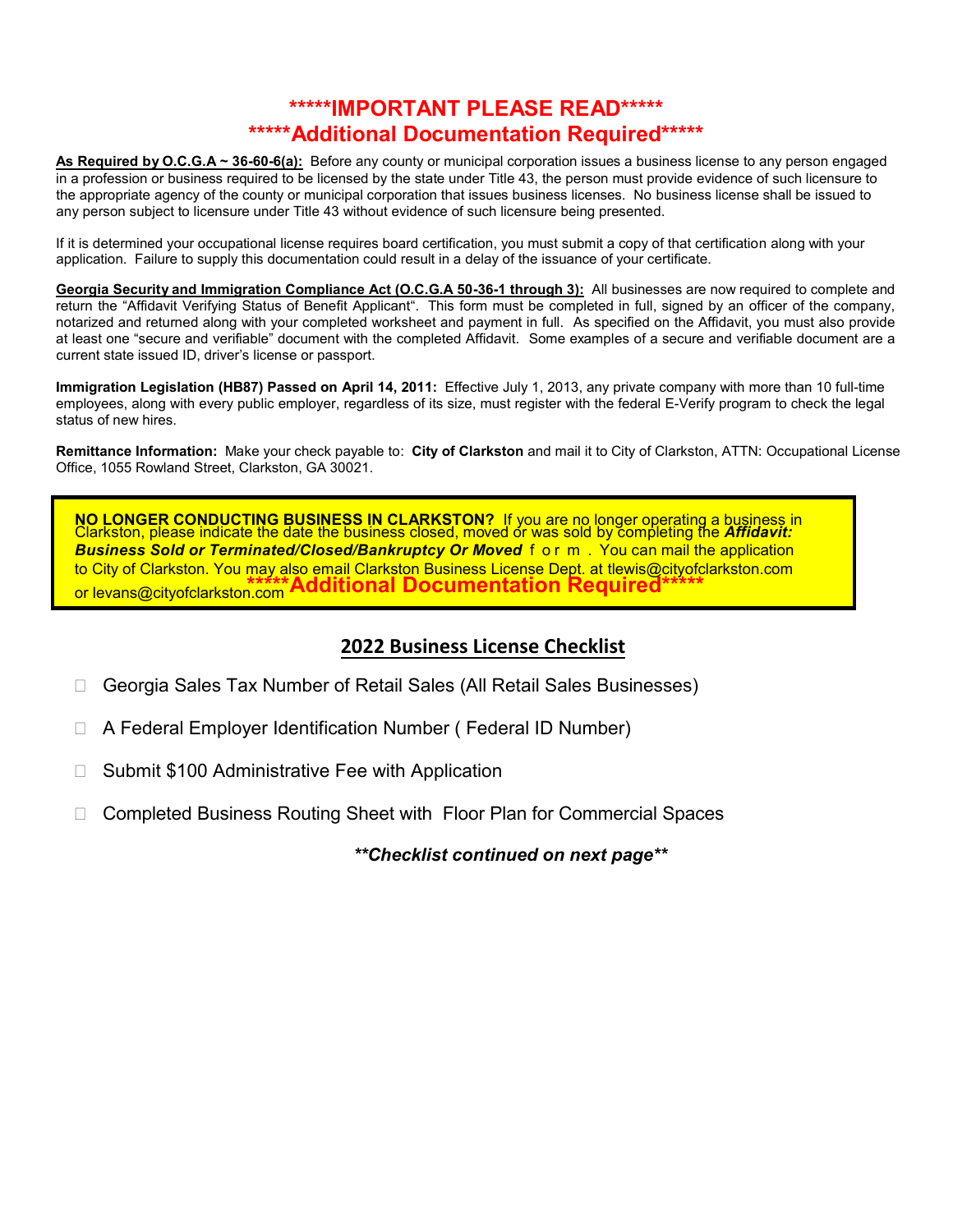### **RESTAURANT**

- □ Federal Employer ID Number
- $\square$  \$100 Administrative Fee
- □ Copy of Current Lease
- □ Copy of Driver's license/Photo ID
- □ Current F.O.G. Permit
- GA. Dept. of Public Health: Food Services Permit
- $\Box$  If applicable
	- o City Alcohol License
	- o State Alcohol License
	- o Copies of Employees services permit

### **GROCERY STORE**

- □ Federal Employer ID Number
- □ \$100 Administrative Fee
- □ Copy of Current Lease
- □ Copy of Driver's license/Photo ID
- □ Current F.O.G. Permit
	- o Cooking food on site
- GA. Dept. of Agriculture: Food Sales
- □ State Tobacco License
- $\Box$  Other

### **RETAIL BUSINESS**

- □ Federal Employer ID Number
- $\square$  \$100 Administrative Fee
- □ Copy of Current Lease
- □ Copy of Driver's license/Photo ID
- GA. Dept. of Public Health: Food Services Permit
- □ Pharmacy/Pharmacists
	- o Evidence of Qualifications
- Other\_\_\_\_\_\_\_\_\_\_\_\_\_\_\_\_\_\_\_\_\_

### **DAYCARE**

- □ Federal Employer ID Number
- $\square$  \$100 Administrative Fee
- GA. State License-*Bright from the Start*
- □ Copy of Current Lease
- □ Copy of Driver's license/Photo ID
- □ Current F.O.G. Permit
	- o Cooked food on site
- GA. Dept. of Public Health: Food Services Permit
- $\Box$  Other

### **EMMISSION/AUTO REPAIR**

- Federal Employer ID Number
- $\square$  \$100 Administrative Fee
- □ Copy of Current Lease
- □ Copy of Driver's license/Photo ID
- Emissions Certificate

### **CONVENIENCE STORE/ GAS STATION**

- □ Federal Employer ID Number
- $\square$  \$100 Administrative Fee
- □ Copy of Current Lease
- Copy of Driver's license/Photo ID
- □ Current F.O.G. Permit
	- o Cooked food on site
- GA. Dept. of Agriculture: Food Sales **Establishment**
- Alcohol License
	- o City
	- o State
- □ COAM License
	- o L & B Application
	- o City License
- □ State Weights and Measures Fuel Registration
- □ State of Tobacco License

### **PROFESSIONAL PRACTICTIONERS/MEDICIAL OFFICE/MEDICINE**

- □ Federal Employer ID Number
- $\square$  \$100 Administrative Fee
- GA. State License
- □ Copy of Current Lease
- Copy of Driver's license/Photo ID
- Evidence of Qualifications:
	- o Chiropractor
	- o Pharmacy/Pharmacists
	- o Lawyer

### **OFFICE**

- □ Federal Employer ID Number
- $\square$  \$100 Administrative Fee
- □ Copy of Current Lease
- □ Copy of Driver's license/Photo ID
- □ Evidence of Qualifications
	- o Insurance
	- o Real Estate
	- o Auto Broker
	- o IRS Tax Registration
- Other\_\_\_\_\_\_\_\_\_\_\_\_\_\_\_\_

### **BARBER/HAIR/NAIL SALON**

- □ Federal Employer ID Number
- $\square$  \$100 Administrative Fee
- □ Copy of Current Lease
- □ Copy of Driver's license/Photo ID
- □ Copy of Shop license
- $\Box$  Copy of State license
	- o Barber
	- o Stylist
	- o Nail Technician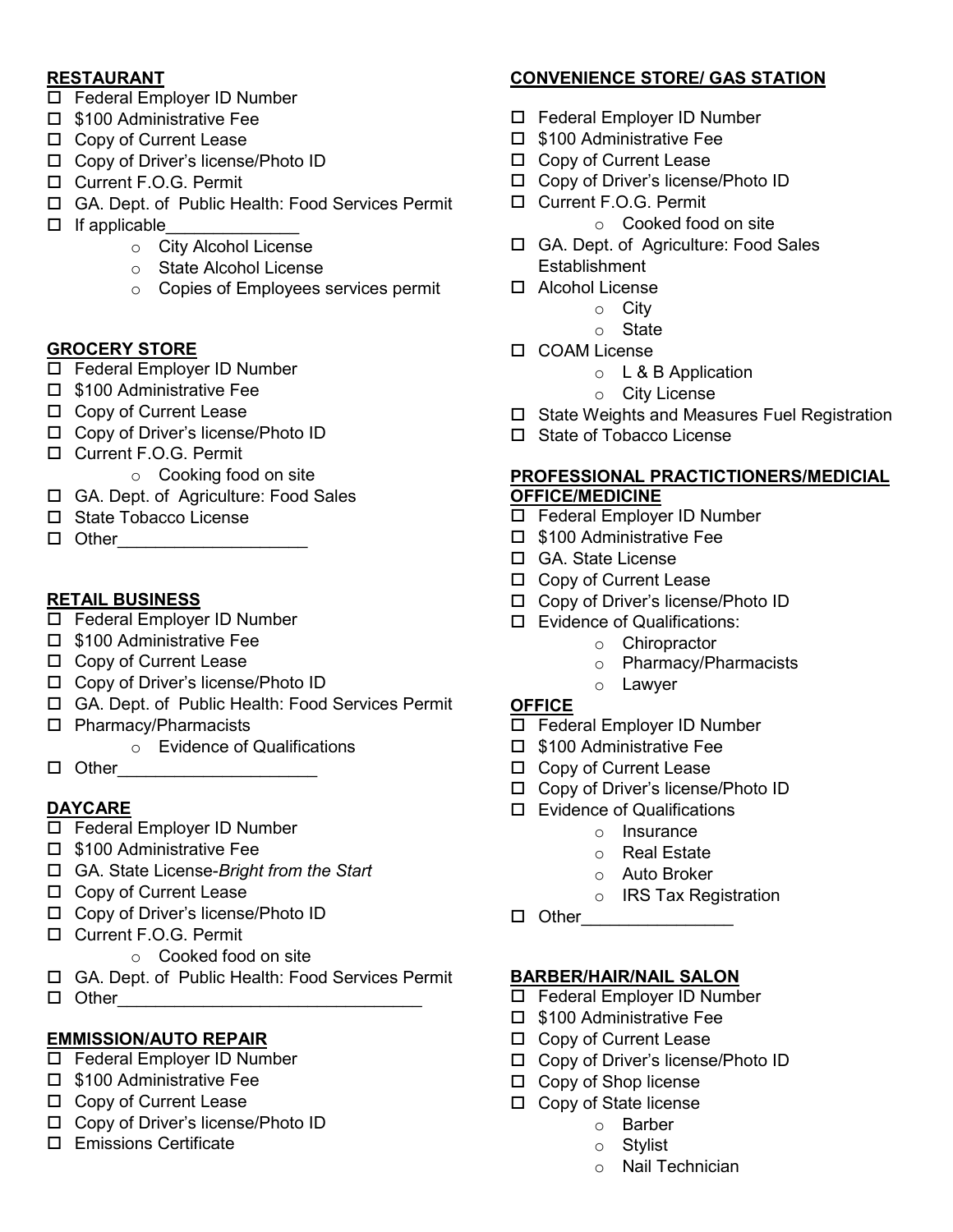

## **BUSINESS ROUTING SHEET: CITY OF CLARKSTON**

|                                                                                                                         | <b>CITY NAME</b>                                       |                                                                                          |
|-------------------------------------------------------------------------------------------------------------------------|--------------------------------------------------------|------------------------------------------------------------------------------------------|
| CITY 4- DIGIT PERMIT #                                                                                                  | <b>DEKALB AP#</b>                                      |                                                                                          |
| <b>BUSINESS NAME:</b>                                                                                                   |                                                        |                                                                                          |
| <b>BUSINESS ADDRESS</b>                                                                                                 |                                                        |                                                                                          |
| <b>BUSINESS OWNER(S) NAME:</b>                                                                                          | <b>CITY</b>                                            | ZIP                                                                                      |
| PHONE#                                                                                                                  | EXT/                                                   |                                                                                          |
| EMAIL:                                                                                                                  |                                                        |                                                                                          |
| <b>MANDATORY DETAILS</b>                                                                                                |                                                        |                                                                                          |
| SQ FT:                                                                                                                  | <b>YES</b><br><b>ANY RENOVATION</b>                    | <b>NO</b>                                                                                |
| (ANYTHING OVER 5000 sf MUST SUBMIT PLANS)<br>$\square$ YES<br><b>WAREHOUSE</b><br><b>NO</b>                             | <b>YES</b><br><b>COMMODITY LIST</b>                    | <b>NO</b>                                                                                |
| *UNDER 5000 SF MUST SUBMIT A SKETCH OF TENANT SPACE                                                                     | $\equiv$                                               | <b>EXT SKETCHES</b>                                                                      |
| PLEASE CHECK ONE<br>FIRE - choose only one                                                                              | PLEASE CHECK IF NEEDED<br><b>WATERSHED</b>             | * Total SF &<br>dimensions<br>* Label ea. Rm                                             |
| MOVE-IN-AS-IS (only for under 5000 sf)<br><b>CHANGE OF OCCUPANCY</b><br>CHANGE OF OWNERSHIP/NAME<br><b>LIFE SAFETY</b>  | F.O.G.<br><b>BACKFLOW</b><br><b>WATER &amp; SEWAGE</b> | *location of<br>emergency signs &<br>extinguishers<br>* ALL walls,<br>entrances,. Doors, |
| <b>FIRE SPRINKLER</b><br><b>FIRE ALARM</b><br>SUPPRESSION (all forms of FIRE)                                           | <b>OTHER</b>                                           | stairs                                                                                   |
| *FOR ALL MOVE-N-AS-IS/CHANGE OF OCCUPANCY/CHANGE OF OWNERSHIP/NAME MUST HAVE A NOTARIZED<br><b>AFFIDAVIT</b>            |                                                        |                                                                                          |
| (Please describe business)<br><b>SCOPE OF WORK:</b>                                                                     |                                                        |                                                                                          |
| <b>PLANS - (MUST HAVE GA CERTIFIED ARCHITECT/ENGINEER STAMP)</b>                                                        | <b>FIRE: 4 SETS</b>                                    | <b>WATERSHED: 2 SETS</b>                                                                 |
| CITY REPRESENTATIVE                                                                                                     |                                                        | DATE                                                                                     |
| I hereby certify that I understand that it is my responsibility to submit the required documents for the reviews listed | above                                                  |                                                                                          |
| <b>APPLICANT SIGNATURE</b>                                                                                              |                                                        | <b>DATE</b>                                                                              |
| SUBMIT TO: DEKALB COUNTY ● 330 W. PONCE DE LEON AVE - 2ND FLOOR DECATUR, GA 30030                                       |                                                        |                                                                                          |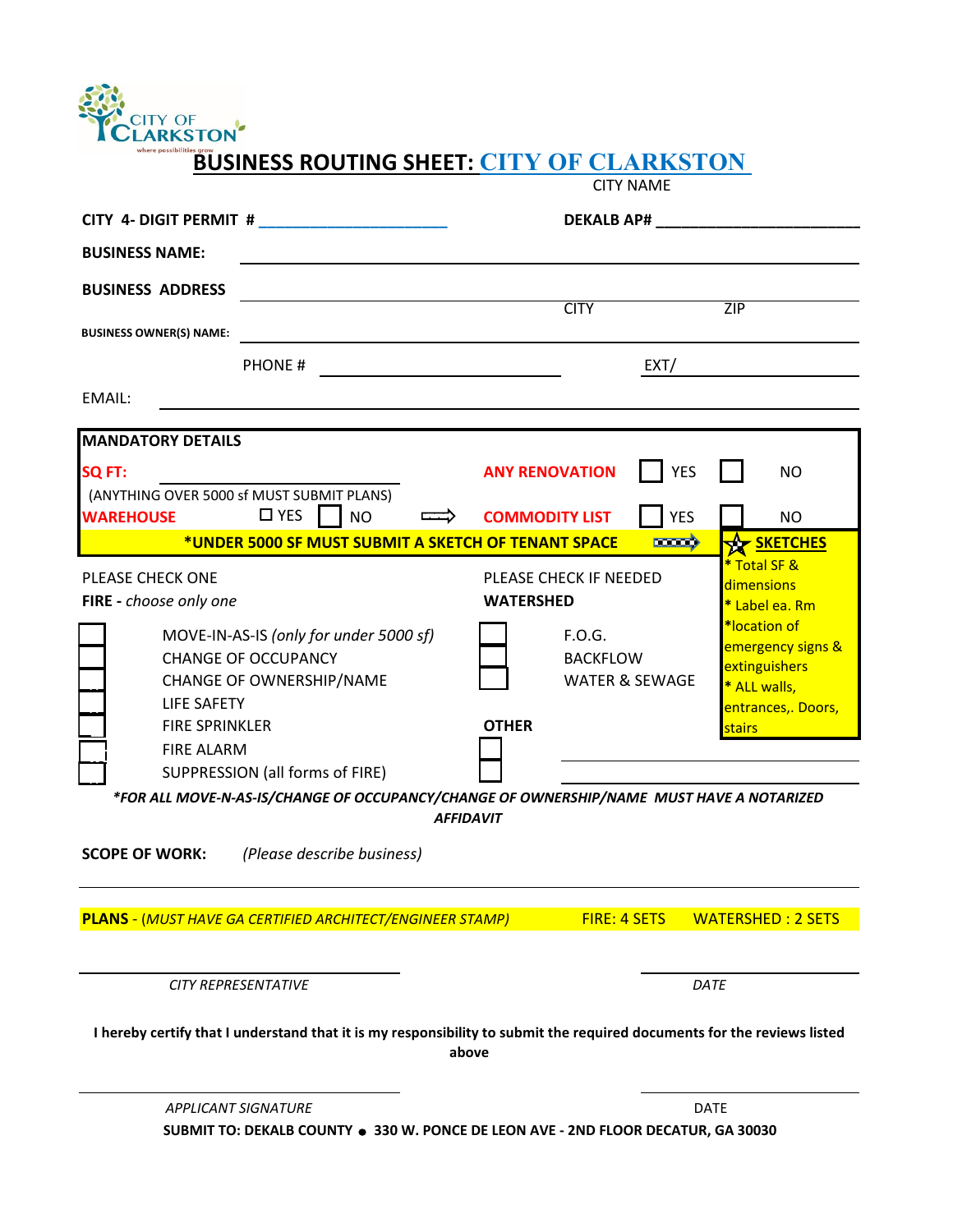### **BUSINESS REGISTRATION/OCCUPATIONAL TAX CERTIFICATE APPLICATION**

**For Calendar Year 2022**

| Check One:<br>Check One:<br>Check One:        | $\square$ New<br>$\Box$ Sole Owner | $\Box$ Amended<br>$\Box$ Partnership<br>$\Box$ Home-Based $\Box$ Commercial Space | $\Box$ Corporation $\Box$ LLC                                                                                                                                                                                                  |                                                                                                                                                                                                                                                                                                                                                                                                                                                                                                      |  |
|-----------------------------------------------|------------------------------------|-----------------------------------------------------------------------------------|--------------------------------------------------------------------------------------------------------------------------------------------------------------------------------------------------------------------------------|------------------------------------------------------------------------------------------------------------------------------------------------------------------------------------------------------------------------------------------------------------------------------------------------------------------------------------------------------------------------------------------------------------------------------------------------------------------------------------------------------|--|
|                                               |                                    |                                                                                   |                                                                                                                                                                                                                                |                                                                                                                                                                                                                                                                                                                                                                                                                                                                                                      |  |
|                                               |                                    |                                                                                   |                                                                                                                                                                                                                                |                                                                                                                                                                                                                                                                                                                                                                                                                                                                                                      |  |
|                                               |                                    |                                                                                   |                                                                                                                                                                                                                                |                                                                                                                                                                                                                                                                                                                                                                                                                                                                                                      |  |
| Mailing Address:                              |                                    |                                                                                   |                                                                                                                                                                                                                                |                                                                                                                                                                                                                                                                                                                                                                                                                                                                                                      |  |
|                                               |                                    |                                                                                   | Email Address: Lawrence and Contract and Contract and Contract and Contract and Contract and Contract and Contract and Contract and Contract and Contract and Contract and Contract and Contract and Contract and Contract and |                                                                                                                                                                                                                                                                                                                                                                                                                                                                                                      |  |
|                                               |                                    |                                                                                   |                                                                                                                                                                                                                                | Federal ID Number: Ceorgia Sales Tax Number: Ceorgia Sales Tax Number:                                                                                                                                                                                                                                                                                                                                                                                                                               |  |
|                                               |                                    |                                                                                   |                                                                                                                                                                                                                                | Business Owner Name:                                                                                                                                                                                                                                                                                                                                                                                                                                                                                 |  |
|                                               |                                    |                                                                                   |                                                                                                                                                                                                                                |                                                                                                                                                                                                                                                                                                                                                                                                                                                                                                      |  |
|                                               |                                    |                                                                                   |                                                                                                                                                                                                                                |                                                                                                                                                                                                                                                                                                                                                                                                                                                                                                      |  |
|                                               |                                    |                                                                                   |                                                                                                                                                                                                                                |                                                                                                                                                                                                                                                                                                                                                                                                                                                                                                      |  |
|                                               |                                    |                                                                                   |                                                                                                                                                                                                                                |                                                                                                                                                                                                                                                                                                                                                                                                                                                                                                      |  |
|                                               |                                    |                                                                                   |                                                                                                                                                                                                                                |                                                                                                                                                                                                                                                                                                                                                                                                                                                                                                      |  |
|                                               |                                    |                                                                                   |                                                                                                                                                                                                                                |                                                                                                                                                                                                                                                                                                                                                                                                                                                                                                      |  |
|                                               |                                    |                                                                                   |                                                                                                                                                                                                                                | Name and Address of Places of Employment of Owner and Manager for Past Five Years:                                                                                                                                                                                                                                                                                                                                                                                                                   |  |
| title)<br>approval of the Fire Marshall.      |                                    |                                                                                   |                                                                                                                                                                                                                                | <u> 2000 - Jan James James James James James James James James James James James James James James James James Ja</u><br>In accordance with the business ordinance of the City of Clarkston, Georgia, I (print name) (being the (insert<br>of the business, do certify that I am the person duly authorized by the business herein named to file this<br>application. I understand that this application does not authorize me to conduct business and that the license cannot be issued without the |  |
| Applicant Signature                           |                                    |                                                                                   |                                                                                                                                                                                                                                | Date                                                                                                                                                                                                                                                                                                                                                                                                                                                                                                 |  |
|                                               |                                    |                                                                                   | fraudulent statement or representation in an affidavit shall be guilty of a violation of O.C.G.A. 16-10-20.<br>Executed in ________________________________(City), ______________________(State).                              | In making the above representation under oath, I understand that any person who knowingly and willfully makes a false, fictitious, or                                                                                                                                                                                                                                                                                                                                                                |  |
| Signature of Applicant                        |                                    |                                                                                   |                                                                                                                                                                                                                                | Date                                                                                                                                                                                                                                                                                                                                                                                                                                                                                                 |  |
| <b>Printed Name</b>                           |                                    |                                                                                   |                                                                                                                                                                                                                                |                                                                                                                                                                                                                                                                                                                                                                                                                                                                                                      |  |
| Subscribed to and sworn before me on this the |                                    |                                                                                   |                                                                                                                                                                                                                                |                                                                                                                                                                                                                                                                                                                                                                                                                                                                                                      |  |
|                                               |                                    |                                                                                   |                                                                                                                                                                                                                                |                                                                                                                                                                                                                                                                                                                                                                                                                                                                                                      |  |
| Notary Public                                 |                                    |                                                                                   |                                                                                                                                                                                                                                |                                                                                                                                                                                                                                                                                                                                                                                                                                                                                                      |  |
|                                               |                                    |                                                                                   | For Office Use Only                                                                                                                                                                                                            |                                                                                                                                                                                                                                                                                                                                                                                                                                                                                                      |  |
|                                               |                                    |                                                                                   |                                                                                                                                                                                                                                |                                                                                                                                                                                                                                                                                                                                                                                                                                                                                                      |  |
|                                               |                                    |                                                                                   |                                                                                                                                                                                                                                | <b>Comments Attached:</b>                                                                                                                                                                                                                                                                                                                                                                                                                                                                            |  |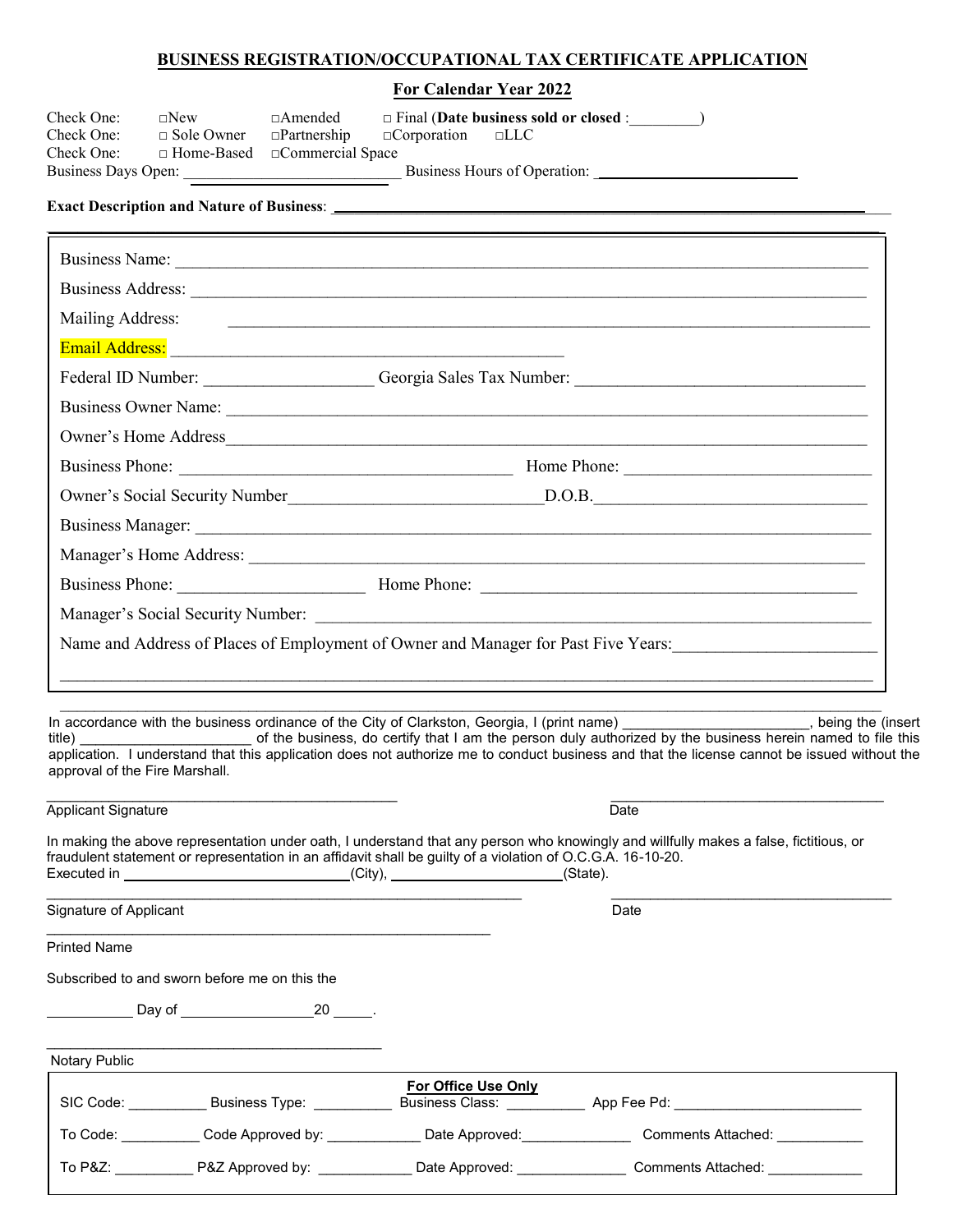# Affidavit Verifying Status of Benefit Applicant

# \*\*REQUIRED\*\*

Pursuant to the Georgia Security and Immigration Compliance Act (O.C.G.A 50-36-1), effective July 1, 2007, every agency in **Clarkston** providing public benefits through any local program is responsible for determining the immigration status of citizen applicants for said benefits**.**

By executing this affidavit under oath, as an applicant for benefits, I am stating the following with respect to my application on for benefits from the City of Clarkston:

### *Select one of the below.*

| I am a United States citizen 18 years of age or older;                                                                                                                                                                                                                                                      |
|-------------------------------------------------------------------------------------------------------------------------------------------------------------------------------------------------------------------------------------------------------------------------------------------------------------|
| I am a legal permanent resident 18 years of age or older;                                                                                                                                                                                                                                                   |
| am a qualified alien or non-immigrant under the Federal Immigration and<br>Nationality Act, Title 8 U.S.C., as amended, 18 years of age or older and lawfully present in the United<br>States. My alien number issued by the U.S. Department of Homeland Security or other federal<br>immigration agency is |

The undersigned applicant also hereby verifies that he or she has provided at least one secure and verifiable document, as required by O.C.G.A  $\S$  50-36-1(e)(1), with this affidavit.

The secure and verifiable document provided with this affidavit can best be classified as:

### *(Please enclose legible copy of document with Affidavit.)*

In making the above representation under oath, I understand that any person who knowingly and willfully makes a false, fictitious, or fraudulent statement or representation in an affidavit shall be guilty of a violation of O.C.G.A. 16-10-20.

Executed in (City), City (State).

**Signature of Applicant Date** 

*Printed Name*

Subscribed to and sworn before me on this the

Day of 20 20

*Notary Public*

My Commission Expires:

| **FORM REQUIRED*** This form must be completed and returned with a copy of your secure and       |
|--------------------------------------------------------------------------------------------------|
| verifiable document, your Clarkston Occupational Tax application, and payment. Failure to return |
| the completed Affidavit with your application and payment will delay the issuance of your        |
| occupational certificate                                                                         |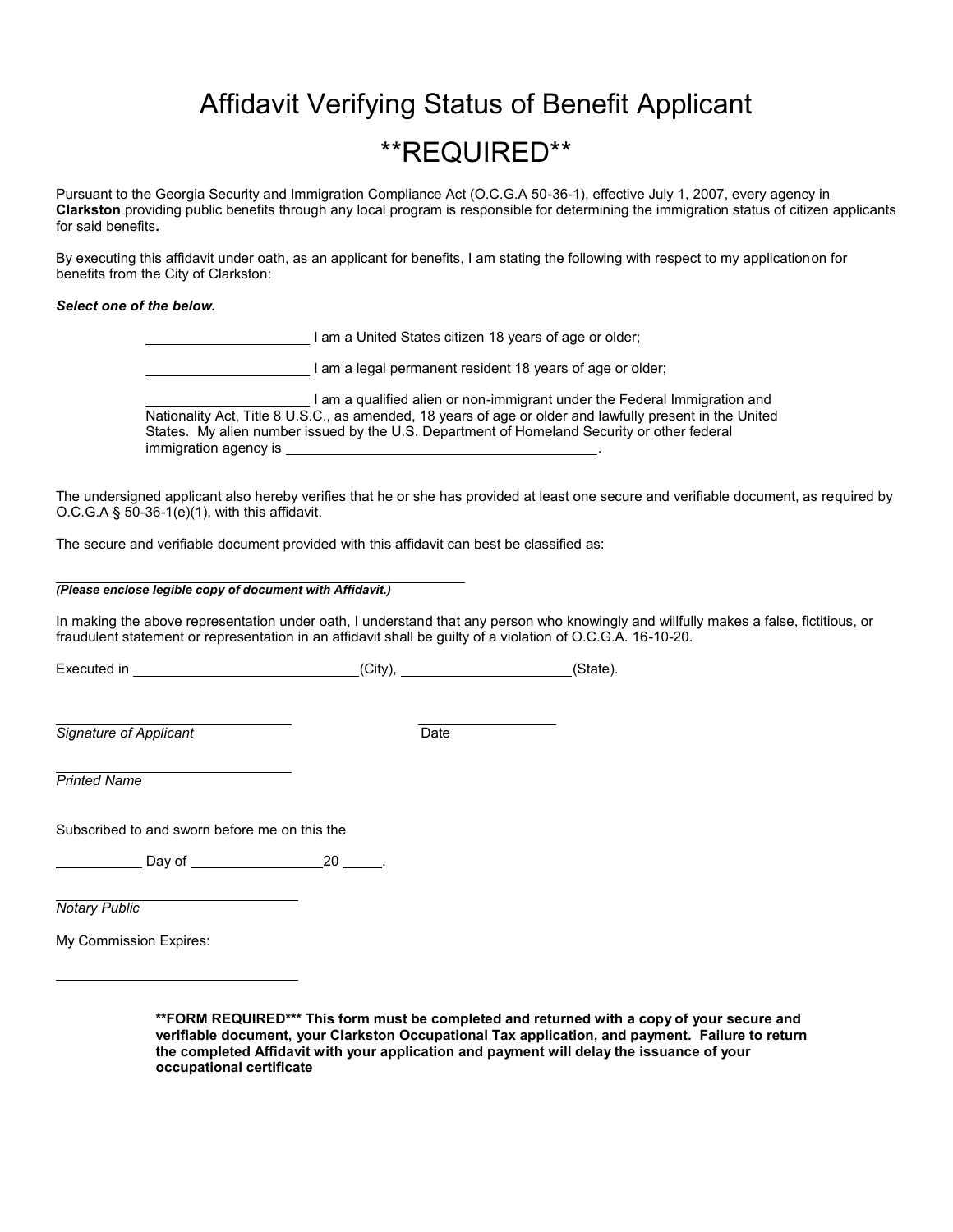# **Private Employer Affidavit Pursuant To O.C.G.A. § 36-60-6(d) \*\*REQUIRED FORM\*\***

By executing this affidavit under oath, the undersigned private employer verifies one of the following with respect to its application for a business license, occupational tax certificate, or other document required to operate a business as referenced in O.C.G.A. § 36-60-6(d):

### **Section 1. Please check only one:**

(A) \_\_\_\_\_\_\_\_ On January 1st of the below-signed year, the individual, firm, or corporation employed more than ten (10) employees 1.

\*\*\* If you select Section 1(A), please fill out Section 2 and then execute below.

(B) \_\_\_\_\_\_\_\_ On January 1st of the below-signed year, the individual, firm, or corporation employed ten (10) or fewer employees.

\*\*\* If you select Section 1(B), please skip Section 2 and execute below.

### **Section 2.**

The employer has registered with and utilizes the federal work authorization program in accordance with the applicable provisions and deadlines established in O.C.G.A. § 36-60-6. The undersigned private employer also attests that its federal work authorization user identification number and date of authorization are as follows:

\_\_\_\_\_\_\_\_\_\_\_\_\_\_\_\_\_\_\_\_\_\_\_\_\_\_\_\_\_\_\_\_\_\_ Name of Private Employer

\_\_\_\_\_\_\_\_\_\_\_\_\_\_\_\_\_\_\_\_\_\_\_\_\_\_\_\_\_\_\_\_\_\_ Federal Work Authorization User Identification Number

\_\_\_\_\_\_\_\_\_\_\_\_\_\_\_\_\_\_\_\_\_\_\_\_\_\_\_\_\_\_\_\_\_\_ Date of Authorization

| I hereby declare under penalty of perjury that the foregoing is true and correct. |  |  |        |         |
|-----------------------------------------------------------------------------------|--|--|--------|---------|
|                                                                                   |  |  |        |         |
| <b>Executed on</b>                                                                |  |  | (City) | (State) |

**Signature of Authorized Officer or Agent**

**Printed Name and Title of Authorized Officer or Agent**

**SUBSCRIBED AND SWORN BEFORE ME ON THIS THE DAY OF \_, 20\_\_.**

### **NOTARY PUBLIC**

**My Commission Expires:**

**<sup>\*\*</sup>FORM REQUIRED\*\*\* This form must be completed and returned with your Clarkston Occupational Tax application and payment. Failure to return this completed Private Employer Affidavit with your application and payment will delay the issuance of your occupational certificate.**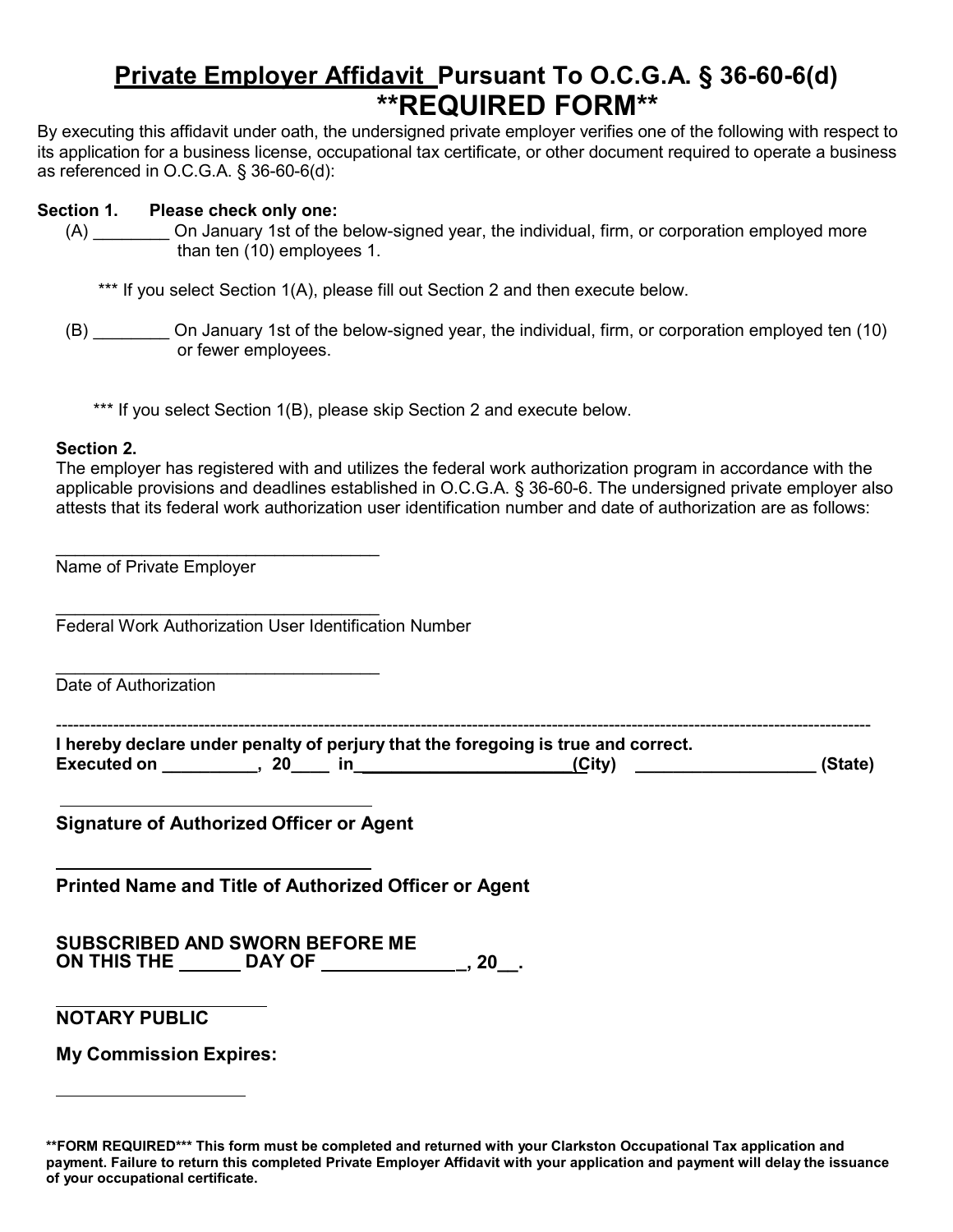#### **BUSINESS OCCUPATIONAL TAX CALCULATION WORKSHEET 2022**

|                                                                                                                 | LULL                                 |                                                                                                                |  |  |  |
|-----------------------------------------------------------------------------------------------------------------|--------------------------------------|----------------------------------------------------------------------------------------------------------------|--|--|--|
|                                                                                                                 |                                      | INDUSTRY DESCRIPTION: ____________________________                                                             |  |  |  |
|                                                                                                                 |                                      |                                                                                                                |  |  |  |
|                                                                                                                 |                                      |                                                                                                                |  |  |  |
| SIC CODE: __________________                                                                                    | <b>FEE CLASS: __________________</b> | FEE RATE: ______________________                                                                               |  |  |  |
| Notice: If your business has discontinued in Clarkston, ENTER THE DISCONTINUED DATE, SIGN AND RETURN THIS FORM. |                                      |                                                                                                                |  |  |  |
|                                                                                                                 |                                      | Date Business Moved, Closed, or Sold: National Communication of Signature: National Communication of Signature |  |  |  |

**For Professional Practitioners** (OCGA §48-13-9(c) Check one: □ \$400 Flat Fee □ Gross Receipts (If electing Professional Flat Tax - Enter \$400 on line 4 below and complete calculations.) When electing to pay a flat fee, please submit a copy of your State license with this return

### **Submit Gross Receipt Totals ONLY. The Finance Department will calculate any Occupational Tax Owed and you will be mailed an Invoice.**

#### **Gross Receipts for Current Year**

| 1. | Estimated Annual Gross Receipts for 2022<br>(First \$20,000 in Gross Receipts is Exempt) | $-$ \$20,000 = | (3) | (Cannot be less than \$0.00) |
|----|------------------------------------------------------------------------------------------|----------------|-----|------------------------------|
|    | 4. Professional Flat Tax (ONLY)                                                          |                |     |                              |
|    | 5. Administrative Fee (ALL BUSINESSES PAY)                                               |                | (5) | \$100.00                     |
|    | 6. Total Amount Due (Add Lines 4 - 5)                                                    |                | (6) |                              |

**Return Application & Completed Worksheet with Check or Money Order Made Payable To: City of Clarkston ● Attn: Occupational License Office ● 1055 Rowland St ● Clarkston, GA 30021. For assistance on this form email us at [levans@cityofclarkston.com](mailto:levans@cityofclarkston.com)**

I hereby swear under penalty of perjury that the information reported on this worksheet is to the best of my knowledge true, correct and complete. I understand that the issuance of the Occupational Tax Certificate does not permit the business to operate unless the business is properly zoned and in compliance with all applicable City of Clarkston and State o

I understand that if it is determined that my occupational license requires board certification; I must submit a copy of that board<br>certification along with my application. I understand that failure to supply this document the "Private Employer Affidavit" this will result in a delay of the issuance of my Occupational Tax Certificate.

| <b>Printed Name:</b> | Title: | Email                |  |
|----------------------|--------|----------------------|--|
| Signature:           | Date:  | <b>Phone Number:</b> |  |